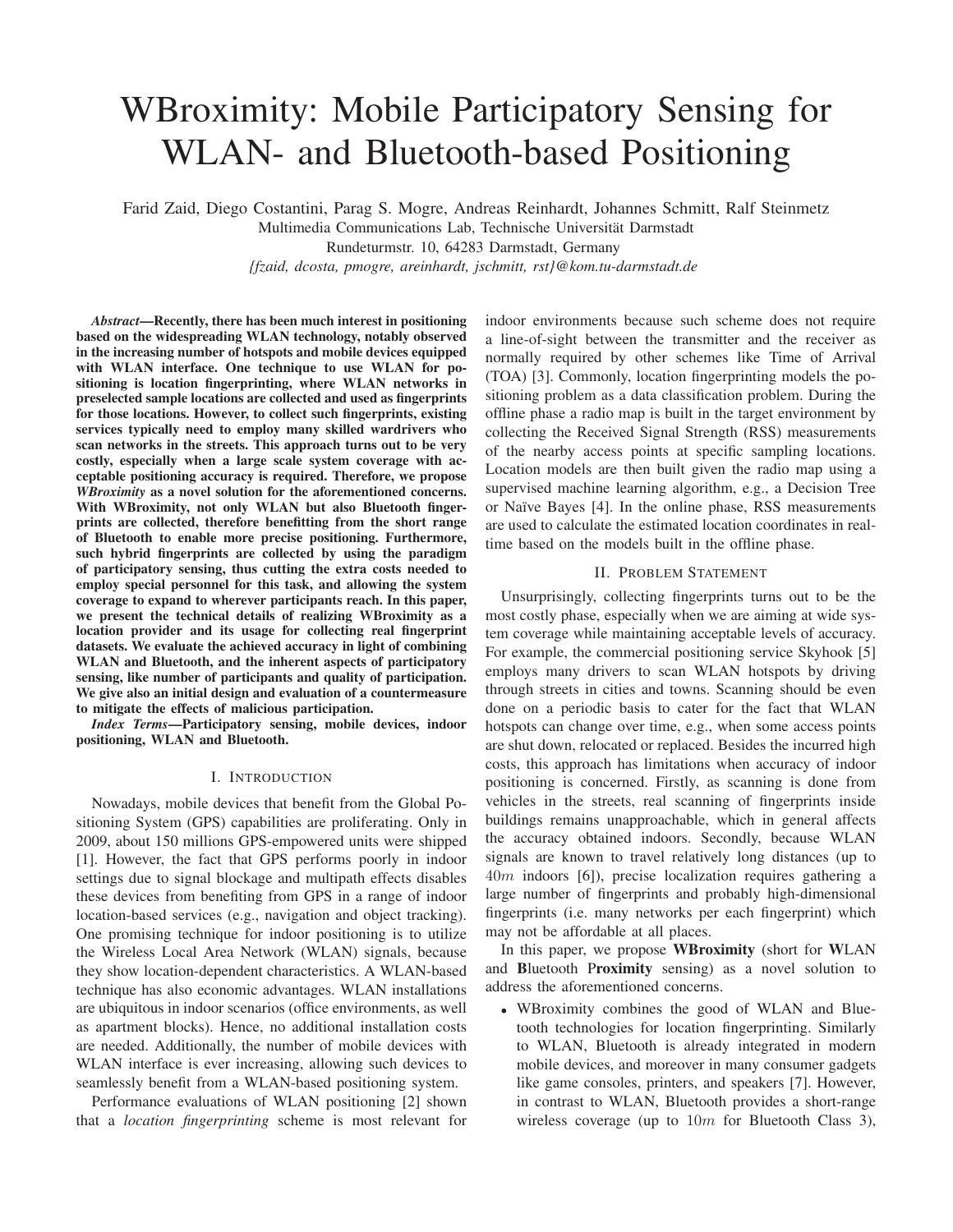which makes it relevant for fingerprinting locations indoors (up to the room level).

- WBroximity uses *participatory sensing* to collect location fingerprints. In participatory sensing [8], a user of a mobile device can be viewed as a mobile sensor node that gathers data and shares it among all users. For our specific purposes (i.e., positioning), users participate with the gathered fingerprints plus user-generated *fingerprint labels*. A fingerprint label, is a small piece of information indicating where the user was when a fingerprint was collected. The motivation for using a participatory sensing paradigm here is threefold:
	- 1) Cutting the costs. With participatory sensing we eliminate the extra costs that are otherwise needed to employ drivers to scan fingerprints. Normal users will do this job on a voluntary basis.
	- 2) Increasing the coverage. Because of the always-with always-on nature of mobile devices, fingerprints scanning can reach wherever the users go.
	- 3) Increasing the accuracy. The fact that the same location can be sampled by many users independently provides useful redundancy and a way to control the quality of data gathered by each user. Moreover, with participatory sensing, it is also possible to scan fingerprints directly inside buildings, as contrary to scanning them in the street only

Besides proposing WBroximity as a solution for WLANand Bluetooth-based positioning, we propose the following contributions:

- We realize WBroximity as a location provider for Android mobile phones [9], allowing location-based applications to seamlessly access locations determined by WBroximity in the same manner GPS locations are accessed.
- We collect real world datasets and apply to them different machine learning algorithms to find the one providing the best positioning accuracy.
- We assess the inherent effects of participatory sensing on achieved accuracy, including both the impact of number of participants and quality of user participation.
- We give an initial design and evaluation of a countermeasure to mitigate the effects of bad user participation.

As an additional contribution, we made the WBroximity dataset publicly available online<sup>1</sup>, together with a video showing WBroximity in action at our laboratory.

The rest of this paper is organized as follows: Section III describes the technical details for realizing WBroximity. Section IV presents our evaluation methodologies and discusses the results. Section V highlights the major literature related to our approach. Finally, Section VI concludes the paper and gives an outlook on future work.





Figure 1: WBroximity as a location provider for Android

## III. SYSTEM DESCRIPTION

One design goal when we realized WBroximity was to allow seamless binding to it as a location provider. Using Android as a development environment, custom location providers are easily plugged in by extending the LocationProviderImpl class. As shown in Fig. 1, analogous to the GPS\_PROVIDER and NETWORK\_PROVIDER already shipped in the Android SDK, the WBROXIMITY PROVIDER offers the methods needed to enable, disable and query the status of the location provider. The specific functionality of the WBroximity provider is offered through two methods:

- The getLocation() method, which provides the latest location fix by scanning the WLAN and Bluetooth fingerpints and sending them for evaluation by the WBroximity server. The return value of the method is a Location object as shown in Fig. 1. This object holds the GPS longitude and latitude coordinates of the location fix, location accuracy, as well as a key-value map (accessed through the getExtras() method), which stores additional information specific to the location provider. Therefore, this map is a good place to store the fingerprint label. Because a WLAN or Bluetooth scan can take several seconds to finish, the getLocation() returns the result of evaluating the last scanned fingerprint. Therefore, the key-value map stores as well a timestamp to indicate the freshness of the returned value.
- The setLocation() method, which is specific to the WBROXIMITY\_PROVIDER (not existing in the base location provider or other providers). This method stresses the fact that WBroximity is based on participatory sensing, where the users can provide location information too. The Location object passed to this method will typically contain the user-generated fingerprint label plus a GPS location that is either automatically or manually determined, as we will explain next.

To demonstrate all these functionalities, we implemented a basic frontend as shown in Fig. 2. The frontend features both textual and map views to display the current location of the user and to allow her to create new fingerprint labels. The server part of WBroximity is realized as a module in our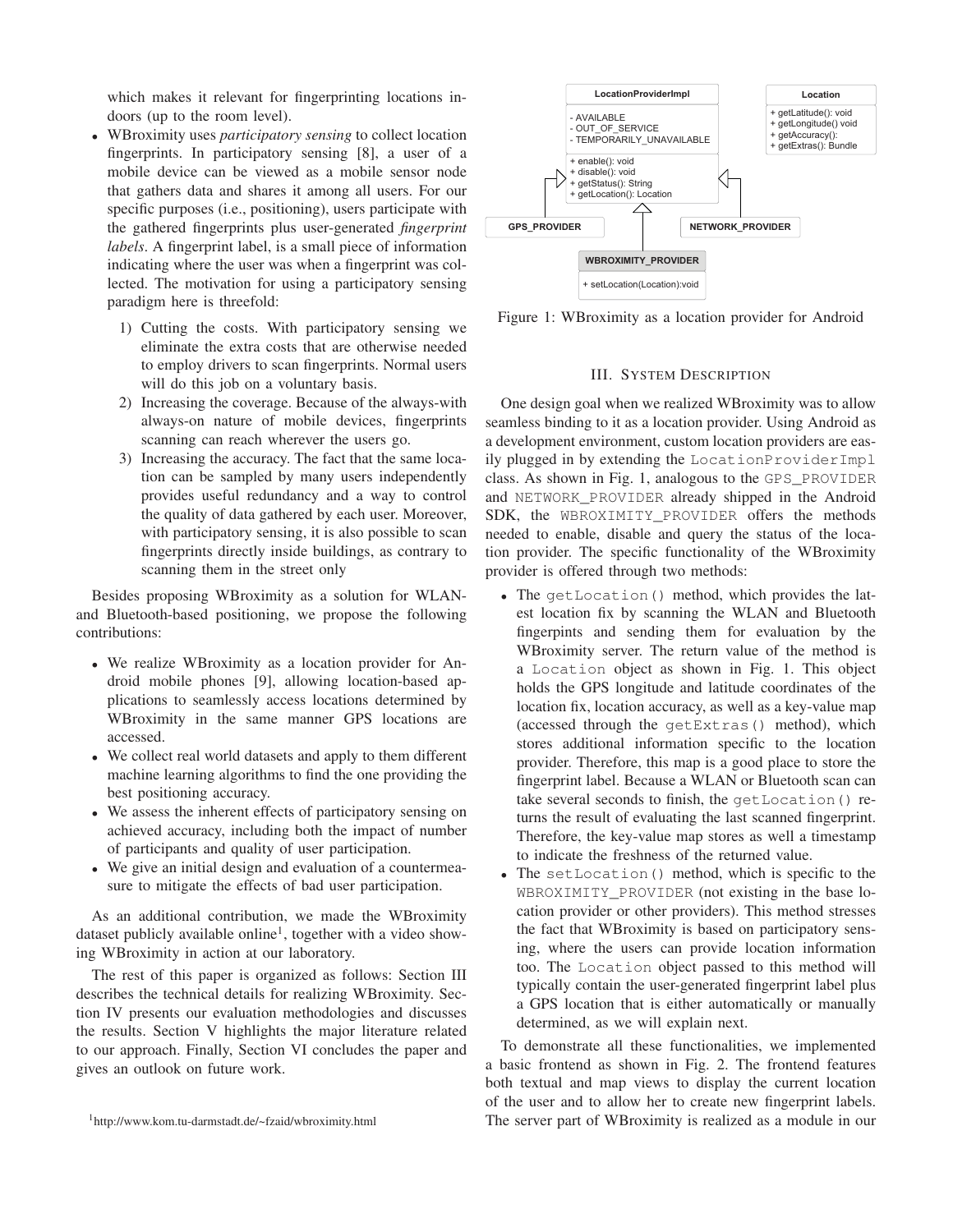

Figure 2: (a) Symbolic labelling (b) Map view - low zoom (c) Map view- high zoom (d) Returning most probable locations

ContextFramework.KOM [10], which provides, among others, an evaluation service that seamlessly interfaces to the different machine learning algorithms provided by the Weka tool [4].

## *A. Collecting and labelling the Fingerprints*

Collecting and labelling the fingerprints form the part of the system where users contribute to improve the overall positioning accuracy. Most WLAN and Bluetooth network cards can read at least the following information about networks in range:

- The *Basic Service Set Identifier (BSSID)*, representing the name of the WLAN/Bluetooth network.
- The RSS, indicating the strength of the received signal.
- The *Link Quality Indicator (LQI)*, indicating the quality of the received signal.

The current implementation of WBroximity allows fingerprints to be labelled with a symbolic location, i.e. a string representing the user's location (e.g., office, kitchen, administration building, etc.). As shown in Fig. 2a, a symbolic label is created by manually entering the name of the location the user thinks she is at. However, to display on a map a location determined by WBroximity, GPS data (longitude and latitude), automatically obtained by the on-board GPS receiver or inserted manually by the user, can be appended to a symbolic label. For the demo frontend, we allow the user to manually pinpoint her current position on a map view as shown in Fig. 2b. The user can zoom in the map to identify a point more accurately. For our experiments, we allowed a zoom level higher than normally supported by the map view. This is done by displaying an indoor view as shown in Fig. 2c. This view is geo-referenced, meaning that the relative coordinates of points inside the view can be easily mapped to absolute GPS coordinates.

#### *B. Building the Model and Classification*

On the server, labelled fingerprints are used as input to a classifier to build the location model. As we are working with symbolic labels, we are applying classifiers that support discrete class attributes. Therefore, the *positioning accuracy*

of the system equates to the classification accuracy of the used classifier, measured as the ratio of the correctly classified fingerprints. As a response to an unlabelled fingerprint, WBroximity will then return the label with highest classification accuracy (see Fig. 2d).

Because the location model is initially empty, the performance of the system is expected to be quite poor at the beginning. To deal with this *slow-start problem*, we bootstrap the model with a set of valid fingerprints. Such fingerprints can be obtained for many locations in the world using an online hotspot directory [11][12], which lists information about the geographic locations of the hotspots and nearby important points of interest.

#### IV. EVALUATION

For our evaluation, we used the WBroximity frontend to collect real world fingerprints in locations like our laboratory and the university campus and over a period of two weeks and different times of the day. As some of the WLAN networks are built up by several access points, we considered each access point as a single hotspot and used its MAC address as a BSSID. For example, throughout our building a total of 5 WLAN networks can be detected and are formed by 26 access points. Having collected the dataset, we applied to them data analysis techniques to study the applicability of different machine learning algorithms to the positioning task. We evaluated the performance trends in light of fingerprint characteristics and the impact of user participation.

#### *A. Setup*

*1) Classifier Selection:* The initial step in our analysis was to choose a classifier to recognize fingerprint patterns, and then to use such classifier as a baseline for the rest of the evaluation. For this purpose, we selected subsets of the dataset and applied to them these classifiers: J48, NB Tree, REP Tree, Naïve Bayes, Logistic, JRip, PART and Ridor<sup>2</sup>. As shown in Fig. 3, with an accuracy of at least 92%, Naïve

2For a detailed description of the tested classifiers, the reader is referred to the documentation of the Weka tool [4].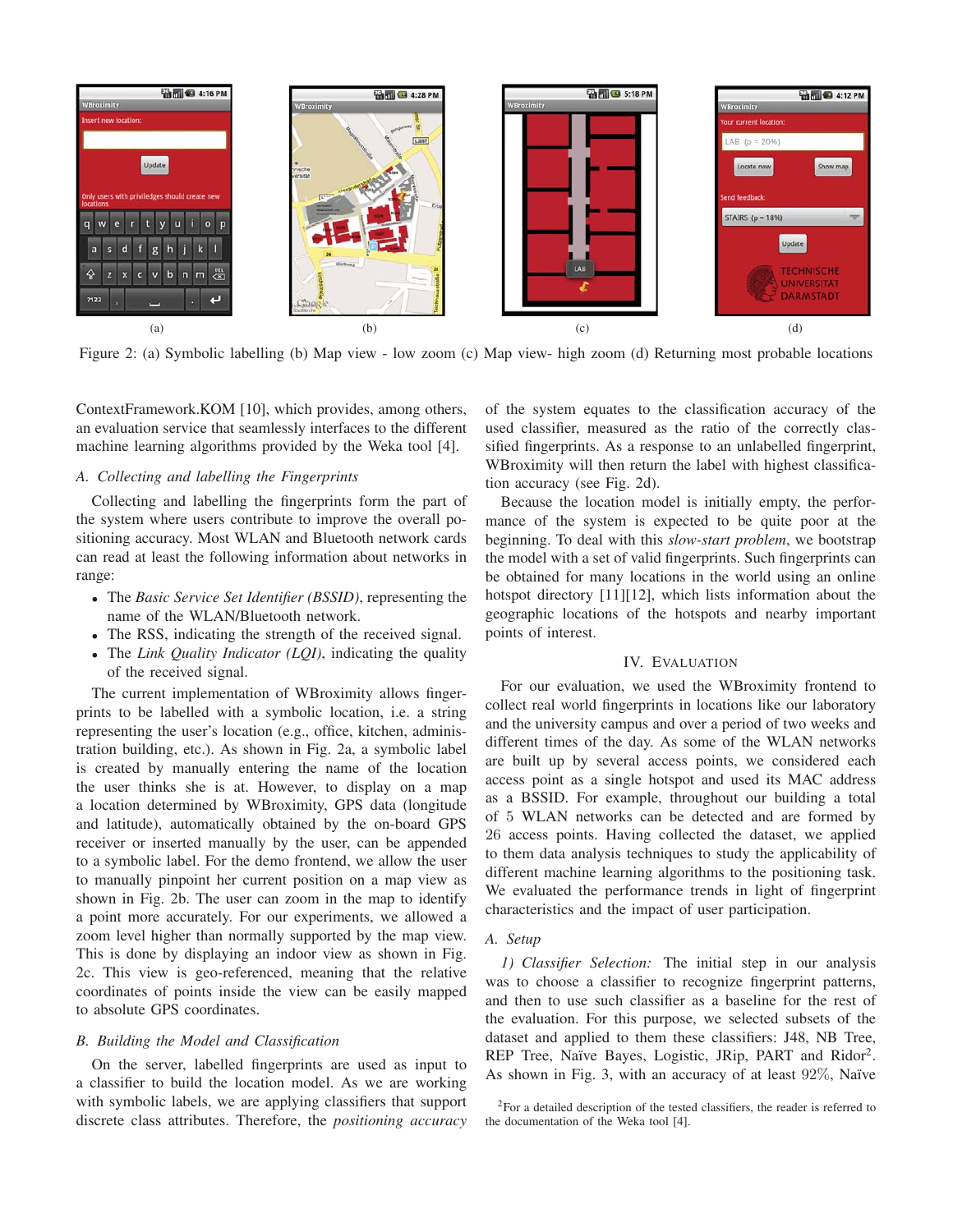

Figure 3: Performance of different classifiers

Bayes (NB) performed best among the set of classifiers and for all test runs. This can be attributed to the fact that NB has strong independence assumptions, which match quite well the characteristics of the underlying fingerprints. In particular, NB assumes that the presence of a fingerprint is unrelated to the presence of any other fingerprint. This corresponds to real world situations where a hotspot suddenly disappears at a certain location because the base station is powered off or the signal becomes abruptly too weak to be detected. However, if a single network disappears, normally it does not affect the other networks. Based on this analysis, we adopted NB for the rest of our evaluation.

*2) Selecting Fingerprint Attributes:* The kind of attributes (BSSID, LQI) included in the collected fingerprints relates directly to the storage and processing requirements of fingerprints. Therefore, besides selecting the best classifier, it is useful to decide at an early stage which attributes are critical for the positioning task and which are unnecessary, if any. To assess this aspect, we tried omitting different attributes and attribute combinations, and measured the obtained accuracy (again for NB). Fig. 4a stresses that LQI is essential for positioning. This is due to the fact that in locations which are close to each other, most often the same networks will be seen, so the BSSID alone does not provide much information. Interestingly, the BSSID can even be completely left out without affecting the accuracy, assuming that each sampled location has a characteristic LQI. However, if we consider a wide area where networks are disjoint, then the BSSID can play a role in distinguishing the fingerprints.

## *B. Integrating Bluetooth Information*

Bluetooth fingerprints can exhibit temporal dependency because mobile Bluetooth neighbourhoods are encountered more often than stationary ones. Therefore, we examined the effect of integrating Bluetooth over time. For this purpose, we injected our real data with synthesized Bluetooth fingerprints. Fig. 4b shows the effect of injecting one static Bluetooth fingerprint per user per time unit. Obviously, with Bluetooth the system classifies correctly more often. The reason is that Bluetooth networks are only visible at one location: thus,

detecting one of these networks is equivalent to detecting an individual location, like a room. While we made this evaluation using static Bluetooth networks, mobile networks can be included as well in the fingerprints without causing the overall positioning accuracy to degrade, as they will not be contributing any additional information.

## *C. Effects of Participatory Sensing*

Our approach is affected by two inherent factors of participatory sensing: the number of participants and the quality of user participation. A participating user is a user who is contributing location fingerprints to the system, and not a user who is simply using the system for localizaion.

*1) Effect of the Number of Participants:* We measured the accuracy over time when different number of users are participating. As shown in Fig. 4c, after the same amount of time units, as expected, the system depicts higher accuracy for higher number of users. However, no matter what the number of users is, the system tends to learn exponentially, and converges towards a maximum accuracy (about 90%) after a while. This is actually an interesting observation, because it suggests that for a desired level of accuracy, we need to collect a sufficient number of fingerprints. For example, to reach the 90% accuracy at a specific location, it is enough to collect about 200 fingerprints. Although it looks irrelevant at a first glance if this amount of fingerprints comes from the same user or different users, it is beneficial in a participatory sensing scenario to have these fingerprints coming from different users to increase the trustworthiness of the gathered data.

*2) Effect of the Quality of User Participation:* As users have typically no access to tamper with the collected fingerprints, the only remaining factor affecting the quality of user participation is the user-generated label. In practice, different users may provide different labels for the same location, or even the same user may at different times provide different labels for the same location. In the worst case, malicious users may intentionally mislabel the fingerprints. To evaluate this aspect, we mimicked bogus participation by reassigning wrong labels to different number of fingerprints in our dataset. Fig. 4d shows that accuracy gradually degrades as the ratio of mislabelled fingerprints increases. However, the system still depicts an accuracy over 90% after introducing 20% wrong labels.

*3) Mitigating the Effect of Mislabelled Fingerprints:* As a countermeasure against wrong labels, we adapted WBroximity such that it restricts the range of symbolic labels a user can assign to fingerprints. As shown in Fig. 2d, WBroximity returns a list with the four most probable locations. The user can then select one of these labels only. Fig. 4d shows the accuracy when the countermeasure is being applied. A 90% accuracy is still achievable even when 80% of the fingerprints are mislabelled. However, this approach has the downside that it limits the freedom of honest participants to correct the system. Therefore, we initially provided some users with administrative privileges to extend the set of labels, if required.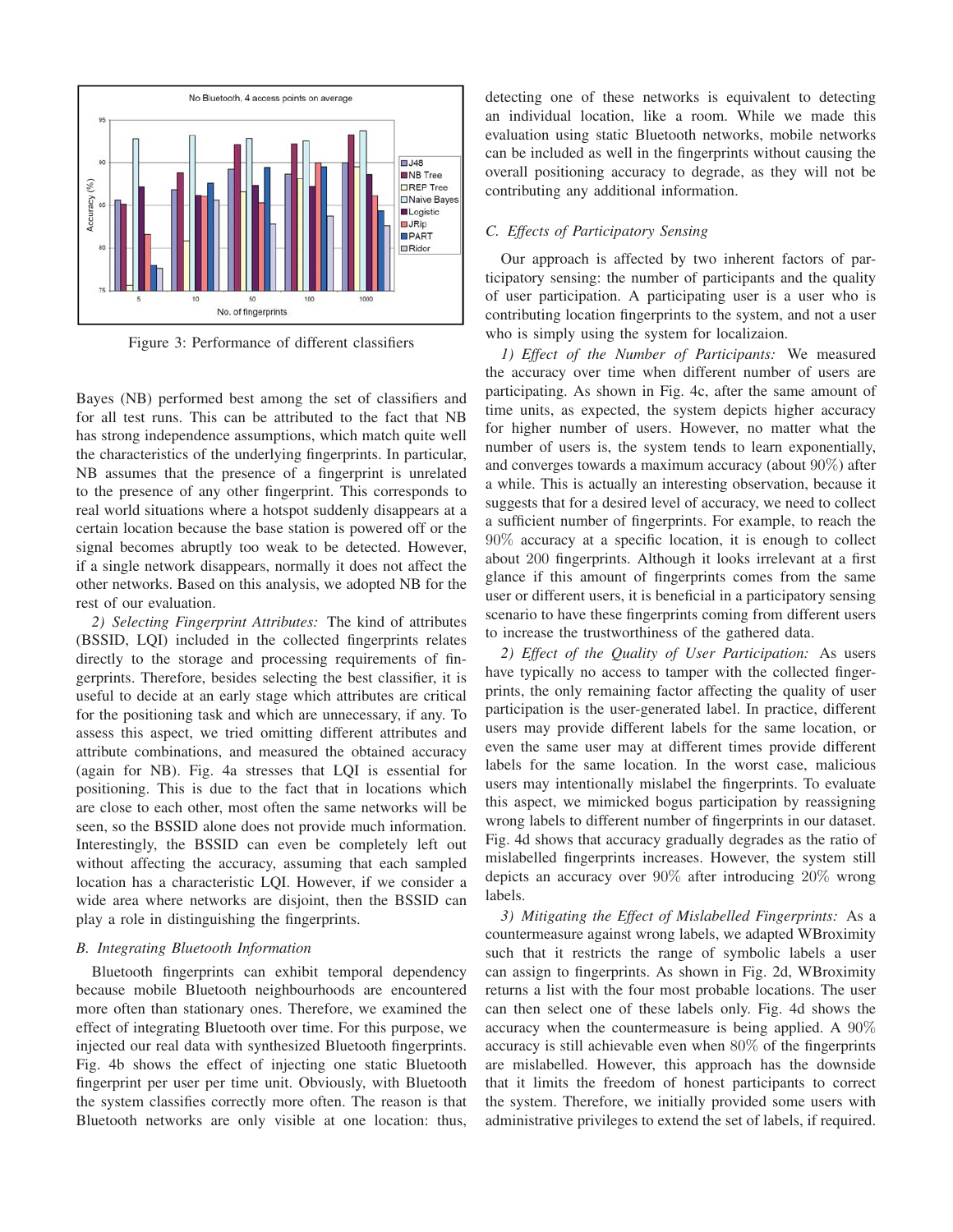

Figure 4: Evaluation results applied to NB as a baseline classifier

#### *D. WBroximity Location Fix: An Example*

In this example we show how the getLocation of the WBROXIMITY\_PROVIDER transforms symbolic labels into GPS geographic locations and how it computes the location accuracy. As we mentioned in Section III-A, whenever available, GPS coordinates are appended to the symbolic labels. We take the test case shown in Fig. 5a, where we pinpointed our actual location (marked by the green spot) on an accurate indoor map of our lab building. The map is also accurately geo-referenced so that GPS coordinates can be assigned to the locations inside the building. At this test location, 10 WLAN hotspots were detected, 3 of them are known to be operated within our building. With 220 fingerprints used to build the location model, the gray spots in the figure represent the locations of the 4 most likely labels  $\{l_1, l_2, l_3, l_4\}$  and the probability of each location<sup>3</sup>. Therefore, the worst location estimate has simply the GPS coordinates of the smallest spot (i.e., with  $9\%$ ), the best location estimate has the coordinates

<sup>3</sup>In Fig. 5a, the size of the gray spot is proportional to the obtained probability.

of the largest spot (i.e., with 28%), and the coordinates of the average estimate (marked by the red spot) is computed according the following formula:

$$
x_{avg} = \sum_{i=1}^{4} (p_i * x_i)
$$
 (1)

where  $p_i$  is the probability for location  $l_i$ , and  $x_i$  is the coordinate (longitude or latitude) of location  $l_i$ . It is to be noticed here that the probabilities do not necessarily sum to 1.0, because only the 4 most likely labels are returned. We assume that labels with very low probability do not have big influence on the average estimate. The overall accuracy is then represented by the minimum circle enclosing the 4 most likely locations, indicated by the dotted red line (with radius  $\cong$  17m). This accuracy is acceptable given the relatively low number of reference fingerprints used to cover the whole area of our lab. However, even with this low number, the possibility to scan fingerprints indoors will commonly give higher accuracy compared with approaches that depend on only in-street fingerprint scanning. For example, Fig. 5b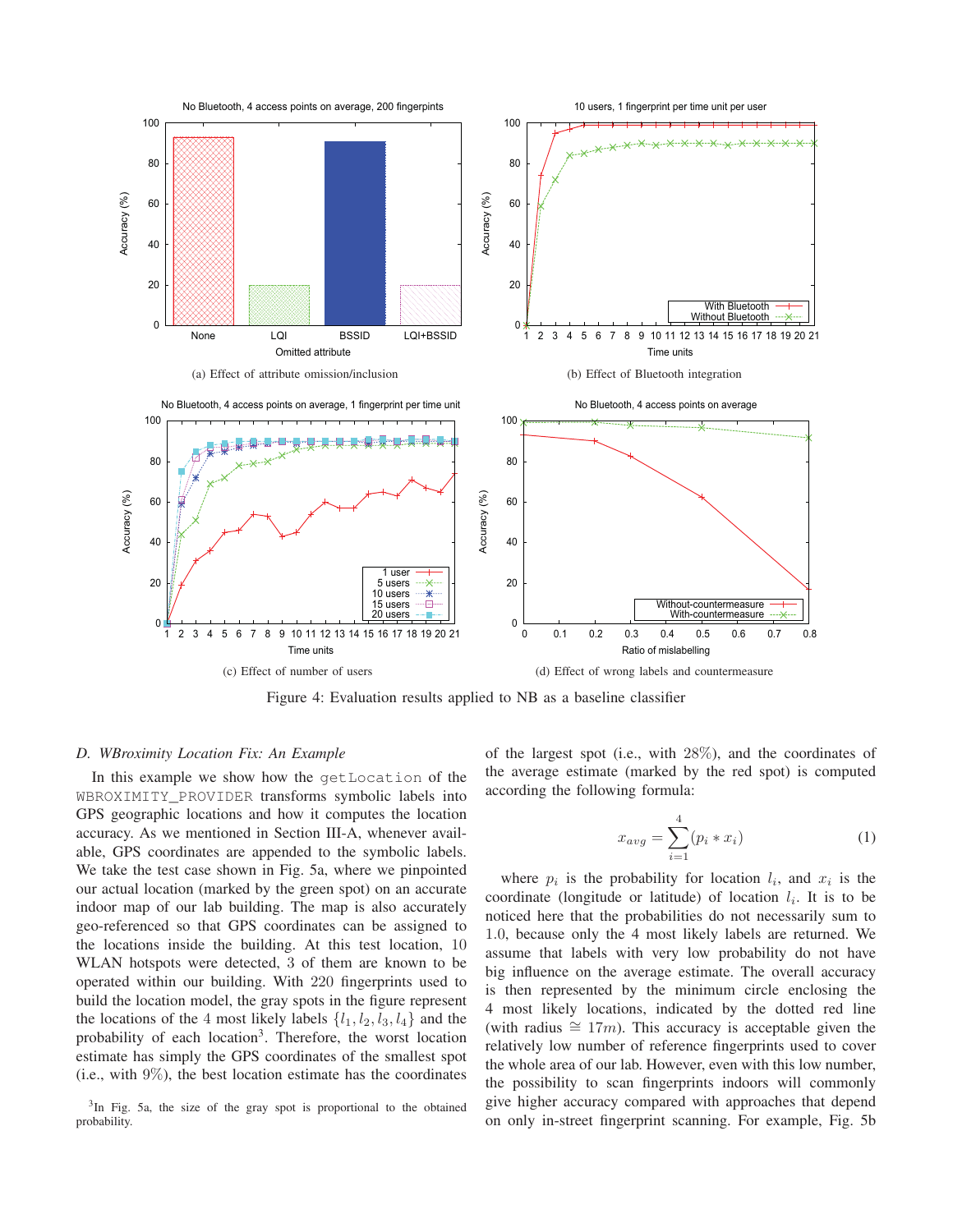depicts the accuracy achieved by Skyhook WPS [5] at the same test location. We used the Skyhook SDK available for Android, this way we made sure that we used the same WLAN network card to collect the same fingerprints that we collected in the case of the WBroximity test. However, it is unclear from the SDK documentation which fingerprint attributes (i.e., RSS, LQI, etc.) are being included in the fingerprints. In this test, Skyhook reported a location with an accuracy of about 147m, which, although much better than the nominal  $\pm 750m$ accuracy officially claimed, hardly covers the actual location. This observation suggests that it can be beneficial to use our approach to extend the reach and accuracy of existing services depending solely on in-street network scanning.

## V. RELATED WORK

Participatory sensing is a field that has been recently receiving serious attention. For example, NoiseTube [13] is a participative approach to measure noise pollution by turning mobile phones into noise sensors and automatically sharing the geo-localized measurements with the community. In the area of location-based services, CellSpotting [14] counts on users' participation of detected GSM and UMTS cells, their geographic locations, and nearby touristic information. Closely related to our work is the Jiwire Wi-Fi Finder [15], offering a mobile application with a feature that allows users to submit newly discovered hotspots. However, in contrast to our approach, the aim of [15] is WLAN-based advertising and finding free and fee-based hotspots, therefore, accurate positioning is not a goal here.

In general, since participatory sensing is heavily based on voluntary contribution by users, designing incentives for participation remains a hot research topic. For example, some work proposed to take advantage of gaming to obtain useful labelled images [16]. [17] studied economic models and proposed an auction-based mechanism for commercial participatory sensing. A *give-and-take* scheme where users had a balance between requested and answered queries is proposed by [18], while [19] proposed an application where users can get information about cheapest prices for one product as long as they submit one themselves.

In the area of localization, fingerprinting is not the only technique but there are several other works, especially on triangulation/trilateration. We will present the most significant here. GPS systems cover already outdoors positioning within a few meters error rate [20], but different localization methods are needed where GPS signal is not available, for example indoors or in dense high rise urban environments (called "urban canyons"). Alternative methods, as ultra sound [21] or infrared [22], require the deployment of specific devices, while others can rely on existing infrastructures, as GSM, WLAN and Bluetooth.

In [23], GSM-based trilateration techniques alone in a city environment yielded an accuracy of  $100 - 200m$ , improved to  $15 - 20m$  in conjunction with WLAN beacons. Such work relied on a Database filled with the absolute positions of beacons provided by institutions or war-drivers (like the already mentioned Skyhook). Although this is a feasible approach, there is no guarantee or incentive to provide such data. In [24] similar results using fingerprinting were achieved without the help of WLAN beacons, but the GSM stations had to be known in advance, and their RSS and locations collected and mapped.

Another fingerprinting technique used the 6-strongest GSM cells achieving 44m accuracy at best [25], while [26] reached around 5m by using the fingerprints from all the detected GSM cells in range. Unfortunately, they achieved this result with up to 29 additional cells, hardly available everywhere, thus deteriorating such accuracy.

Bluetooth fingerprinting has been used in [27] for indoor localization, but although good room level results have been achieved, such system alone can provide location information only for a limited area and requires an extensive deployment of fixed Bluetooth devices due to their limited range.

WLAN solutions are proved to reach up to meter level accuracy, especially through fingerprinting [28][29], but normally these approaches require initial (and periodical) calibration or several input information from expert users.

#### VI. CONCLUSIONS AND OUTLOOK

In this paper, we have presented a hybrid approach towards an accurate indoor positioning system based on WLAN and Bluetooth fingerprints. Participating users can contribute by providing labelled fingerprints taken using their mobile phones, and thus help in the creation of a full model capturing the real environment. Once the model is initialized, localization can be performed by classifying the current fingerprint received from a mobile device using a Naïve Bayes classifier. The system is resilient even when a subset of fingerprints have accidentally or maliciously been mislabelled, and only encounters a small drop in the classification accuracy. WBroximity was implemented as a location provider for Android mobile devices, and it was evaluated by collecting and analyzing real fingerprint datasets.

The next steps for improving WBroximity include GPSbased labelling, which provides a consistent way for labelling locations and thus a higher classification accuracy. Additionally, we are considering to apply a filtering of Bluetooth networks to find which Bluetooth devices have stationary locations.Finally, to motivate users to participate, we will be focusing on both optimizing the fingerprint scanning in terms of battery consumption, and designing incentive schemes for more and good participation.

#### ACKNOWLEDGMENTS

Parts of this research have been supported by the German Research Foundation (DFG) within the Research Training Group 1362 "Cooperative, adaptive and responsive monitoring in mixed mode environments". Special thanks go as well to our students Adrian Loch and Pablo Lopez for implementing the WBroximity application and running the experiments at the TU Darmstadt.